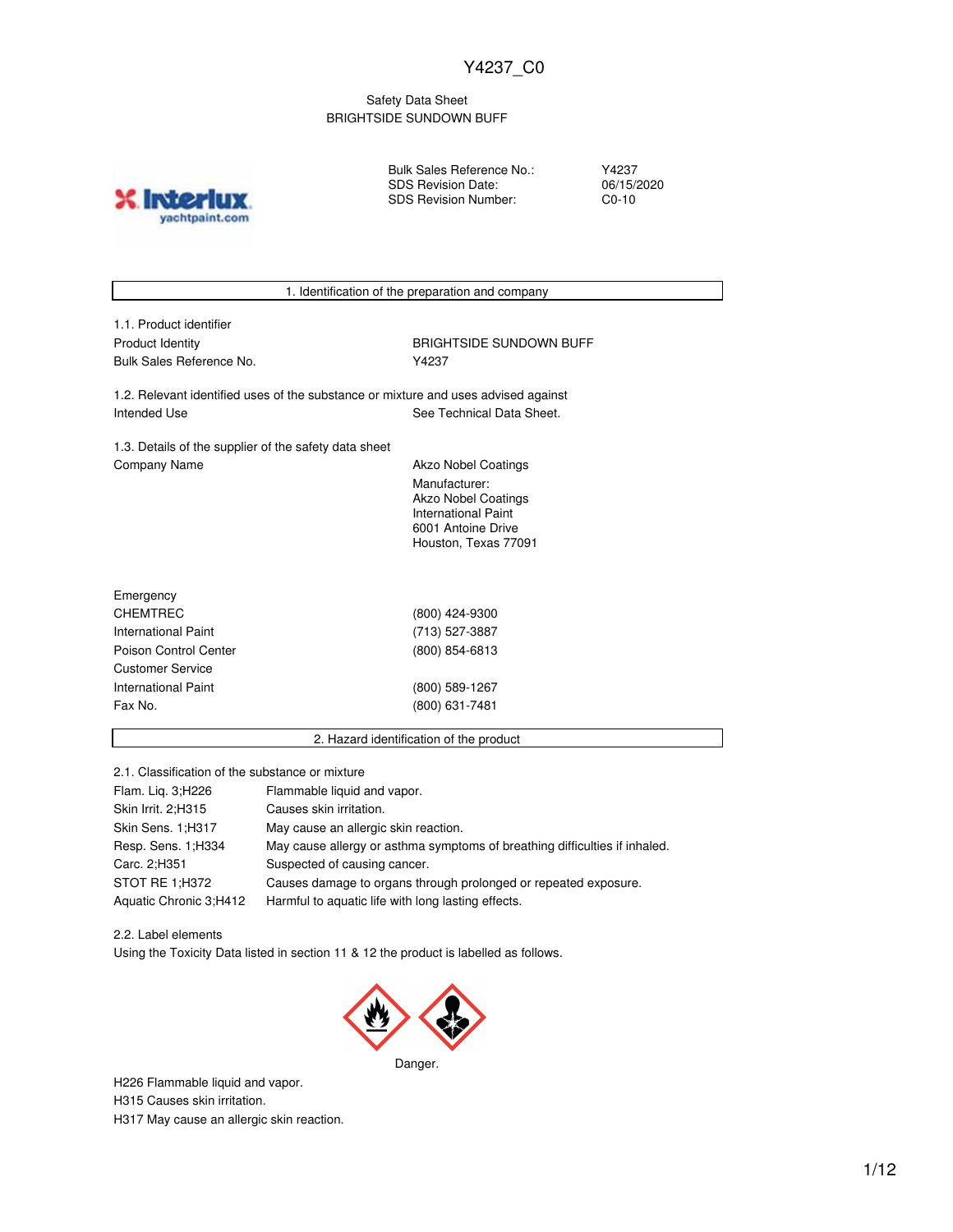H334 May cause allergy or asthma symptoms of breathing difficulties if inhaled.

H351 Suspected of causing cancer.

H372 Causes damage to organs through prolonged or repeated exposure.

H412 Harmful to aquatic life with long lasting effects.

P201 Obtain special instructions before use.

P202 Do not handle until all safety precautions have been read and understood.

P210 Keep away from heat / sparks / open flames / hot surfaces - No smoking.

P235 Keep cool.

P240 Ground / bond container and receiving equipment.

P241 Use explosion-proof electrical / ventilating / light / equipment.

P242 Use only non-sparking tools.

P243 Take precautionary measures against static discharge.

P260 Do not breathe mist / vapors / spray.

P262 Do not get in eyes, on skin, or on clothing.

P264 Wash area of contact thoroughly after handling.

P270 Do not eat, drink or smoke when using this product.

P272 Contaminated work clothing should not be allowed out of the workplace.

P273 Avoid release to the environment.

P280 Wear protective gloves / eye protection / face protection.

P285 In case of inadequate ventilation wear respiratory protection.

P301+310 IF SWALLOWED: Immediately call a POISON CENTER or doctor/physician.

P302+352 IF ON SKIN: Wash with soap and water.

P303+361+353 IF ON SKIN (or hair): Remove/Take off immediately all contaminated clothing. Rinse skin with water/shower.

P304+341 IF INHALED: If breathing is difficult, remove victim to fresh air and keep at rest in a position comfortable for breathing.

P308+313 IF exposed or concerned: Get medical advice/attention.

P314 Get Medical advice / attention if you feel unwell.

P331 Do NOT induce vomiting.

P333 If skin irritation or a rash occurs:.

P342+311 If experiencing respiratory symptoms: Call a POISON CENTER or doctor / physician.

P362 Take off contaminated clothing and wash before reuse.

P363 Wash contaminated clothing before reuse.

P370 In case of fire: Use water spray, fog, or regular foam..

P403+233 Store in a well ventilated place. Keep container tightly closed.

P405 Store locked up.

P501 Dispose of contents / container in accordance with local / national regulations.

HMIS Rating **Health: 2** Flammability: 2 Reactivity: 0

3. Composition/information on ingredients

This product contains the following substances that present a hazard within the meaning of the relevant State and Federal Hazardous Substances regulations.

| Ingredient/Chemical<br><b>Designations</b>                                   |            | Weight % GHS Classification                                                    | <b>Notes</b> |
|------------------------------------------------------------------------------|------------|--------------------------------------------------------------------------------|--------------|
| Solvent naphtha (petroleum),<br>medium aliphatic<br>CAS Number: 0064742-88-7 | $10 - 25$  | STOT RE 1:H372<br>Asp. Tox. 1:H304                                             | [1]          |
| Titanium dioxide<br>(Non-respirable)<br>CAS Number: 0013463-67-7             | $1.0 - 10$ | Not Classified                                                                 | [1][2]       |
| p-Chloro-a,a,a-trifluorotoluene<br>CAS Number: 0000098-56-6                  | $1.0 - 10$ | Flam. Lig. 3;H226<br>Skin Irrit. 2:H315<br>Eye Irrit. 2:H319<br>STOT SE 3:H335 | [1]          |
| Stoddard solvent<br>0008052-41-3<br>CAS Number:                              | $1.0 - 10$ | STOT RE 1:H372<br>Asp. Tox. 1; H304                                            | [1][2]       |
|                                                                              | $1.0 - 10$ | Not Classified                                                                 | [1]          |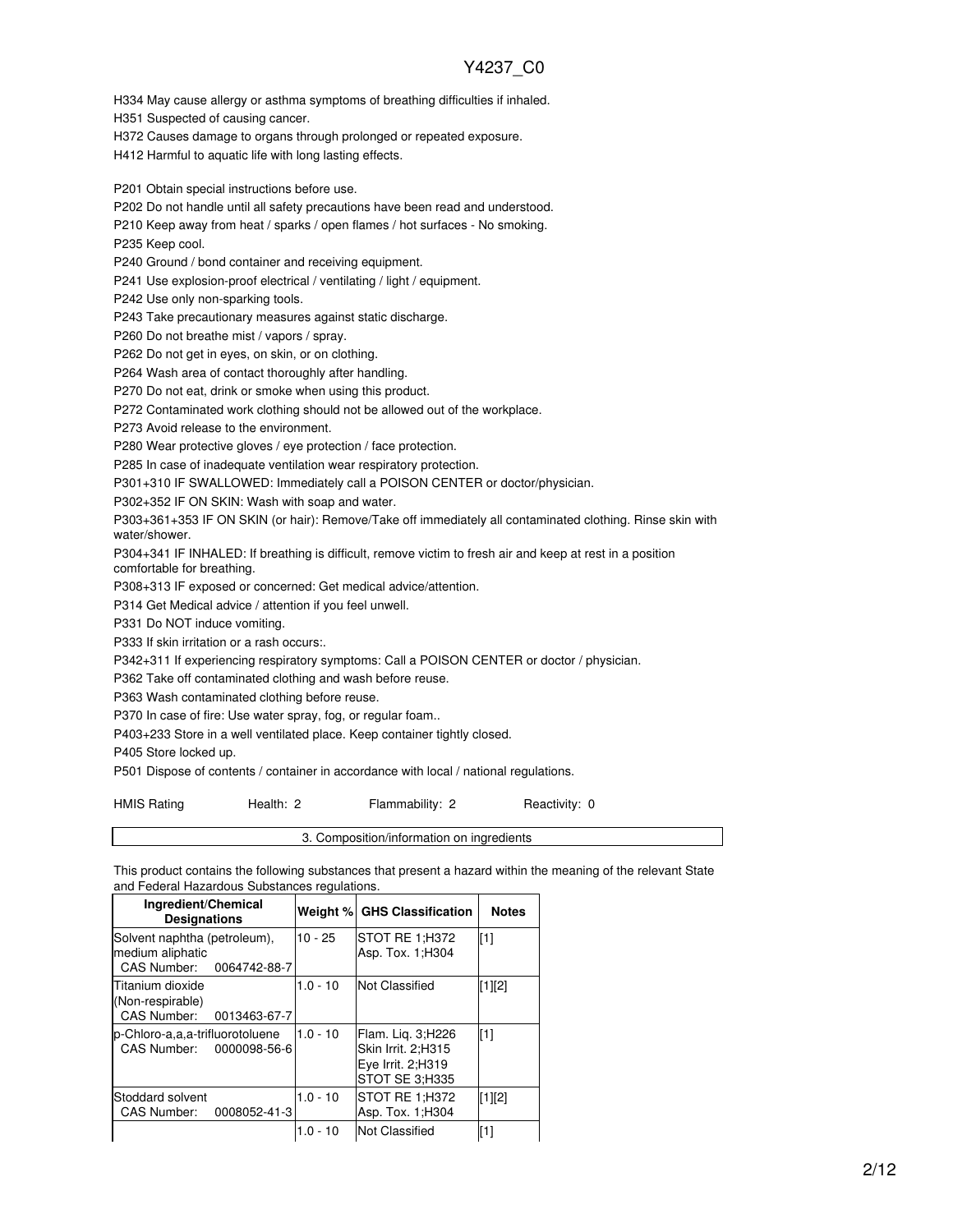| Iron hydroxide oxide yellow<br>CAS Number:<br>0051274-00-1                       |              |                                                                                                                       |                   |
|----------------------------------------------------------------------------------|--------------|-----------------------------------------------------------------------------------------------------------------------|-------------------|
| 2-Methoxy-1-Methylethyl<br>Acetate<br>CAS Number:<br>0000108-65-6                | $1.0 - 10$   | Flam. Lig. 3;H226                                                                                                     | $[1]$             |
| Xylene<br>CAS Number:<br>0001330-20-7                                            | $1.0 - 10$   | Flam. Lig. 3;H226<br>Acute Tox. 4; H332<br>Acute Tox. 4;H312<br>Skin Irrit. 2:H315                                    | [1][2]            |
| PROPRIETARY AROMATIC<br><b>HYDROCARBONP</b><br><b>CAS Number:</b><br>Proprietary | $1.0 - 10$   | Asp. Tox. 2; H305<br>Skin Irrit. 2;H315<br>Eye Dam. 2A;H319                                                           | $[1]$             |
| Kerosene (petroleum)<br>CAS Number:<br>0008008-20-6                              | $1.0 - 10$   | Asp. Tox. 1; H304                                                                                                     | [1][2]            |
| Calcium 2-ethylhexanoate<br>CAS Number:<br>0000136-51-6                          | $0.10 - 1.0$ | Flam. Lig. 3;H226<br>Acute Tox. 4;H302<br>Skin Sens. 1;H317<br>Resp. Sens. 1;H334<br><b>Aquatic Chronic</b><br>2:H411 | $\lceil 1 \rceil$ |
| Methyl Ethyl Ketoxime (MEKO)<br>CAS Number:<br>0000096-29-7                      | $0.10 - 1.0$ | Carc. 2;H351<br>Acute Tox. 4;H312<br>Eye Dam. 1: H318<br>Skin Sens. 1;H317                                            | $[1]$             |
| Cobalt 2-Ethyl Hexanoate<br>CAS Number:<br>0000136-52-7                          |              | 0.10 - 1.0 Acute Tox. 4; H302<br>Skin Irrit. 2:H315<br>Skin Sens. 1;H317<br><b>Aquatic Chronic</b><br>2:H411          | [1]               |

[1] Substance classified with a health or environmental hazard.

[2] Substance with a workplace exposure limit.

[3] PBT-substance or vPvB-substance.

\*The full texts of the phrases are shown in Section 16.

4. First aid measures

4.1. Description of first aid measures

| General     | Remove contaminated clothing and shoes. Get medical attention immediately. Wash<br>clothing before reuse. Thoroughly clean or destroy contaminated shoes.                                                                                                                                             |
|-------------|-------------------------------------------------------------------------------------------------------------------------------------------------------------------------------------------------------------------------------------------------------------------------------------------------------|
| Inhalation  | If inhaled, remove to fresh air. If not breathing, give artificial respiration. If breathing is<br>difficult, give oxygen. Get medical attention immediately.                                                                                                                                         |
| Eyes        | In case of contact, immediately flush eyes with plenty of water for at least 15 minutes.<br>Get medical attention immediately.                                                                                                                                                                        |
| <b>Skin</b> | In case of contact, immediately flush skin with soap and plenty of water. Get medical<br>attention immediately.                                                                                                                                                                                       |
| Ingestion   | If swallowed, immediately contact Poison Control Center at 1-800-854-6813. DO NOT<br>induce vomiting unless instructed to do so by medical personnel. Never give anything<br>by mouth to an unconscious person.                                                                                       |
|             | 4.2. Most important symptoms and effects, both acute and delayed                                                                                                                                                                                                                                      |
| Overview    | NOTICE: Reports have associated repeated and prolonged occupational<br>overexposure to solvents with permanent brain and nervous system damage.<br>Intentional misuse by deliberately concentrating and inhaling the contents may be<br>harmful or fatal. Avoid contact with eyes, skin and clothing. |
| Inhalation  | Harmful if inhaled. Causes nose and throat irritation. Vapors may affect the brain or<br>nervous system causing dizziness, headache or nausea.                                                                                                                                                        |
| Eyes        | Causes severe eye irritation. Avoid contact with eyes.                                                                                                                                                                                                                                                |
| Skin        | Causes skin irritation. May be harmful if absorbed through the skin.                                                                                                                                                                                                                                  |
| Ingestion   | Harmful if swallowed. May cause abdominal pain, nausea, vomiting, diarrhea, or<br>drowsiness.                                                                                                                                                                                                         |
|             | 5. Fire-fighting measures                                                                                                                                                                                                                                                                             |

5.1. Extinguishing media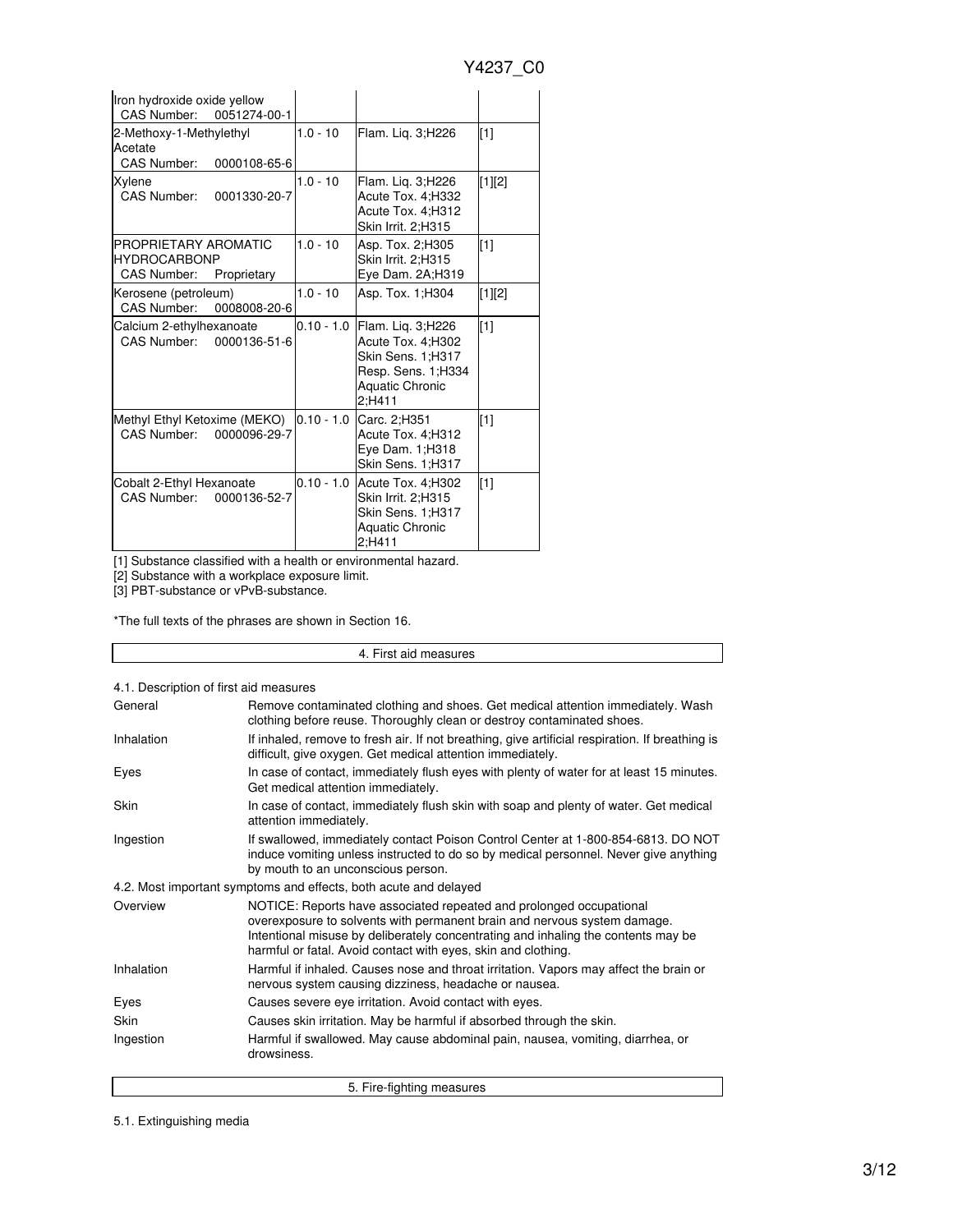CAUTION: This product has a very low flashpoint. Use of water spray when fighting fire may be inefficient. SMALL FIRES: Use dry chemical, CO2, water spray or alcohol-resistant foam. LARGE FIRES: Use water spray, fog, or alcohol-resistant foam. Do not use straight streams. Move containers from fire area if you can do so without risk. Runoff from fire control may cause pollution. Dike fire control water for later disposal. Do not scatter the material.

5.2. Special hazards arising from the substance or mixture

No data available

5.3. Advice for fire-fighters

Cool closed containers exposed to fire by spraying them with water. Do not allow run off water and contaminants from fire fighting to enter drains or water courses.

ERG Guide No.

#### 6. Accidental release measures

6.1. Personal precautions, protective equipment and emergency procedures

ELIMINATE ALL IGNITION SOURCES (no smoking, flares, sparks or flames in immediate area). Use only non-sparking equipment to handle spilled material and absorbent. Do not touch or walk through spilled material. Stop leak if you can do so without risk. Prevent entry into waterways, sewers, basements or confined areas. A vapor suppressing foam may be used to reduce vapors. Absorb or cover with dry earth, sand, or other non-combustible material and transfer to containers. Use non-sparking tools to collect absorbed material.

6.2. Environmental precautions

Do not allow spills to enter drains or watercourses.

6.3. Methods and material for containment and cleaning up

CALL CHEMTREC at (800)-424-9300 for emergency response. Isolate spill or leak area immediately for at least 25 to 50 meters (80 to 160 feet) in all directions. Keep unauthorized personnel away. Stay upwind. Keep out of low areas. Ventilate closed spaces before entering. LARGE SPILLS: Consider initial downwind evacuation for at least 300 meters (1000 feet).

7. Handling and storage

7.1. Precautions for safe handling

Handling

Protective equipment should be selected to provide protection from exposure to the chemicals listed in Section 3 of this document. Depending on the site-specific conditions of use, protective gloves, apron, boots, head and face protection may be required to prevent contact. The equipment must be thoroughly cleaned, or discared after each use.

In Storage Keep away from heat, sparks and flame.

7.2. Conditions for safe storage, including any incompatibilities

Store between 40-100F (4-38C).

Do not get in eyes, on skin or clothing.

Strong oxidizing agents.

Do not smoke. Extinguish all flames and pilot lights, and turn off stoves, heaters, electric motors and other sources of ignition during use and until all vapors are gone.

7.3. Specific end use(s)

Close container after each use.

Wash thoroughly after handling.

Prevent build-up of vapors by opening all windows and doors to achieve cross-ventilation.

#### 8. Exposure controls and personal protection

8.1. Control parameters

| <u> so s. pa.a s</u> |                                           |               |                             |  |
|----------------------|-------------------------------------------|---------------|-----------------------------|--|
| Exposure             |                                           |               |                             |  |
| CAS No.              | Ingredient                                | <b>Source</b> | Value                       |  |
|                      | 0000096-29-7 Methyl Ethyl Ketoxime (MEKO) | <b>OSHA</b>   | <b>No Established Limit</b> |  |
|                      |                                           | <b>ACGIH</b>  | No Established Limit        |  |
|                      |                                           | <b>NIOSH</b>  | No Established Limit        |  |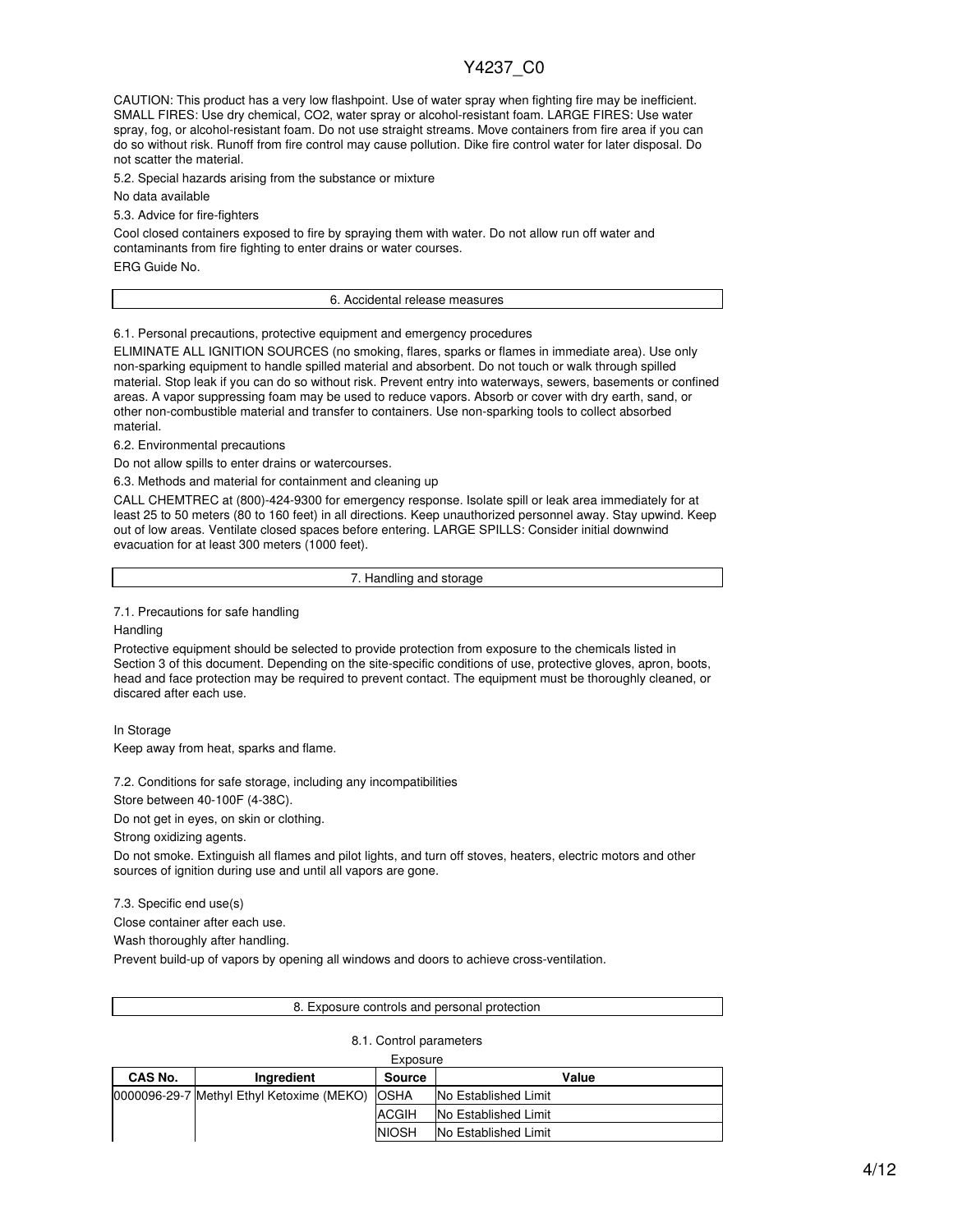|                     |                                              | Supplier     | No Established Limit                                                      |
|---------------------|----------------------------------------------|--------------|---------------------------------------------------------------------------|
|                     |                                              | OHSA.        | No Established Limit                                                      |
|                     |                                              | CAN          |                                                                           |
|                     |                                              | Mexico       | No Established Limit                                                      |
|                     |                                              | Brazil       | No Established Limit                                                      |
|                     | 0000098-56-6 p-Chloro-a,a,a-trifluorotoluene | OSHA         | No Established Limit                                                      |
|                     |                                              | ACGIH        | No Established Limit                                                      |
|                     |                                              | NIOSH        | No Established Limit                                                      |
|                     |                                              | Supplier     | No Established Limit                                                      |
|                     |                                              | OHSA.        | No Established Limit                                                      |
|                     |                                              | CAN          |                                                                           |
|                     |                                              | Mexico       | No Established Limit                                                      |
|                     |                                              | Brazil       | No Established Limit                                                      |
|                     | 0000108-65-6 2-Methoxy-1-Methylethyl         | OSHA         | No Established Limit                                                      |
|                     | Acetate                                      | ACGIH        | No Established Limit                                                      |
|                     |                                              | NIOSH        | No Established Limit                                                      |
|                     |                                              | Supplier     | No Established Limit                                                      |
|                     |                                              | OHSA.        | 50 ppm TWA; 270 mg/m3 TWA                                                 |
|                     |                                              | CAN          |                                                                           |
|                     |                                              | Mexico       | No Established Limit                                                      |
|                     |                                              | Brazil       | No Established Limit                                                      |
|                     | 0000136-51-6 Calcium 2-ethylhexanoate        | OSHA         | No Established Limit                                                      |
|                     |                                              | ACGIH        | No Established Limit                                                      |
|                     |                                              | NIOSH        | No Established Limit                                                      |
|                     |                                              | Supplier     | No Established Limit                                                      |
|                     |                                              | OHSA,        | No Established Limit                                                      |
|                     |                                              | CAN          |                                                                           |
|                     |                                              | Mexico       | No Established Limit                                                      |
|                     |                                              | Brazil       | No Established Limit                                                      |
|                     | 0000136-52-7 Cobalt 2-Ethyl Hexanoate        | OSHA         | No Established Limit                                                      |
|                     |                                              | ACGIH        | No Established Limit                                                      |
|                     |                                              | NIOSH        | No Established Limit                                                      |
|                     |                                              | Supplier     | <b>No Established Limit</b>                                               |
|                     |                                              | OHSA.        | No Established Limit                                                      |
|                     |                                              | CAN          |                                                                           |
|                     |                                              | Mexico       | No Established Limit                                                      |
|                     |                                              | Brazil       | No Established Limit                                                      |
| 0001330-20-7 Xylene |                                              | OSHA         | 100 ppm TWA; 435 mg/m3 TWA150 ppm STEL;<br>655 mg/m3 STEL                 |
|                     |                                              | <b>ACGIH</b> | 100 ppm TWA150 ppm STEL                                                   |
|                     |                                              | <b>NIOSH</b> | No Established Limit                                                      |
|                     |                                              | Supplier     | No Established Limit                                                      |
|                     |                                              | OHSA.        | 100 ppm TWA150 ppm STEL                                                   |
|                     |                                              | CAN          |                                                                           |
|                     |                                              | Mexico       | 100 ppm TWA VLE-PPT150 ppm STEL [PPT-CT]                                  |
|                     |                                              | Brazil       | 78 ppm TWA LT; 340 mg/m3 TWA LT                                           |
|                     | 0008008-20-6 Kerosene (petroleum)            | OSHA         | No Established Limit                                                      |
|                     |                                              | ACGIH        | 200 mg/m3 TWA (application restricted to                                  |
|                     |                                              |              | conditions in which there are negligible aerosol                          |
|                     |                                              |              | expos                                                                     |
|                     |                                              | <b>NIOSH</b> | 100 mg/m3 TWA                                                             |
|                     |                                              | Supplier     | No Established Limit                                                      |
|                     |                                              | OHSA,        | 200 mg/m3 TWA (restricted to conditions where                             |
|                     |                                              | CAN          | there is negligible aerosol exposure, as total hy                         |
|                     |                                              | Mexico       | 200 mg/m3 TWA VLE-PPT (application restricted                             |
|                     |                                              |              | to conditions where exposure to aerosols is negli<br>No Established Limit |
|                     |                                              | Brazil       |                                                                           |
|                     | 0008052-41-3 Stoddard solvent                | OSHA         | 500 ppm TWA; 2900 mg/m3 TWA                                               |
|                     |                                              | ACGIH        | 100 ppm TWA                                                               |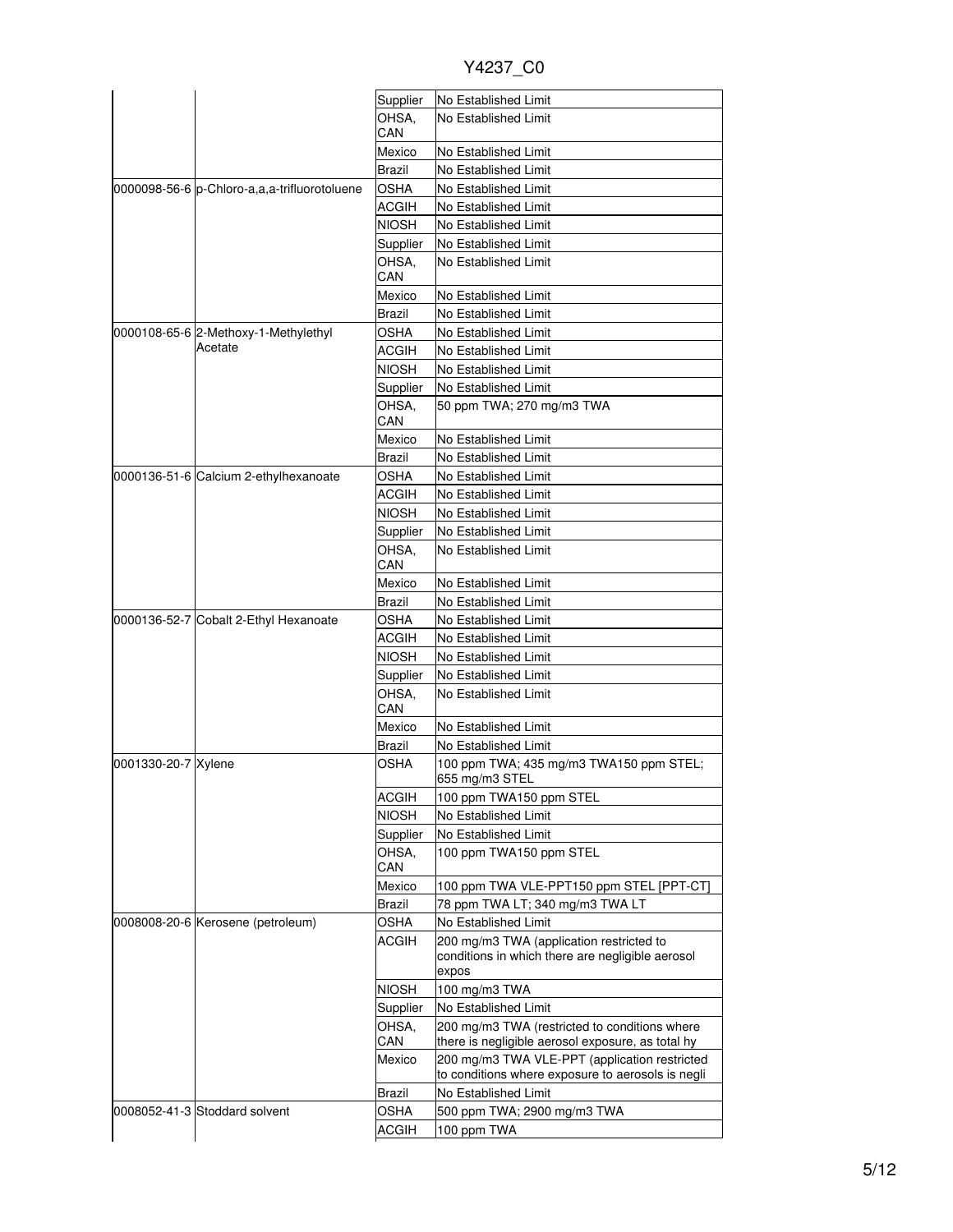| Y4237 | C0 |
|-------|----|
|       |    |

|             |                                           | <b>NIOSH</b> | 350 mg/m3 TWA1800 mg/m3 Ceiling (15                                                                                  |
|-------------|-------------------------------------------|--------------|----------------------------------------------------------------------------------------------------------------------|
|             |                                           | Supplier     | min)20000 mg/m3 IDLH<br>No Established Limit                                                                         |
|             |                                           | OHSA,        | 525 mg/m3 TWA (140C Flash aliphatic solvent)                                                                         |
|             |                                           | CAN          |                                                                                                                      |
|             |                                           | Mexico       | 100 ppm TWA VLE-PPT                                                                                                  |
|             |                                           | Brazil       | No Established Limit                                                                                                 |
|             | l0013463-67-7 lTitanium dioxide           | OSHA         | 15 mg/m3 TWA (total dust)                                                                                            |
|             | (Non-respirable)                          | ACGIH        | 10 mg/m3 TWA                                                                                                         |
|             |                                           | NIOSH        | 2.4 mg/m3 TWA (CIB 63, fine); 0.3 mg/m3 TWA<br>(CIB 63, ultrafine, including engineered<br>nanoscale)5000 mg/m3 IDLH |
|             |                                           | Supplier     | No Established Limit                                                                                                 |
|             |                                           | OHSA.<br>CAN | 10 mg/m3 TWA                                                                                                         |
|             |                                           | Mexico       | 10 mg/m3 TWA VLE-PPT                                                                                                 |
|             |                                           | Brazil       | No Established Limit                                                                                                 |
|             | 0051274-00-1 Iron hydroxide oxide yellow  | OSHA         | No Established Limit                                                                                                 |
|             |                                           | ACGIH        | No Established Limit                                                                                                 |
|             |                                           | NIOSH        | No Established Limit                                                                                                 |
|             |                                           | Supplier     | No Established Limit                                                                                                 |
|             |                                           | OHSA.<br>CAN | No Established Limit                                                                                                 |
|             |                                           | Mexico       | No Established Limit                                                                                                 |
|             |                                           | Brazil       | No Established Limit                                                                                                 |
|             | 0064742-88-7 Solvent naphtha (petroleum), | OSHA         | No Established Limit                                                                                                 |
|             | medium aliphatic                          | ACGIH        | No Established Limit                                                                                                 |
|             |                                           | NIOSH        | No Established Limit                                                                                                 |
|             |                                           | Supplier     | No Established Limit                                                                                                 |
|             |                                           | OHSA.<br>CAN | No Established Limit                                                                                                 |
|             |                                           | Mexico       | No Established Limit                                                                                                 |
|             |                                           | Brazil       | No Established Limit                                                                                                 |
| Proprietary | PROPRIETARY AROMATIC                      | OSHA         | No Established Limit                                                                                                 |
|             | <b>HYDROCARBONP</b>                       | ACGIH        | No Established Limit                                                                                                 |
|             |                                           | NIOSH        | No Established Limit                                                                                                 |
|             |                                           | Supplier     | No Established Limit                                                                                                 |
|             |                                           | OHSA.<br>CAN | No Established Limit                                                                                                 |
|             |                                           | Mexico       | No Established Limit                                                                                                 |
|             |                                           | Brazil       | No Established Limit                                                                                                 |

| <b>Health Data</b>  |                                                               |              |                                                                            |
|---------------------|---------------------------------------------------------------|--------------|----------------------------------------------------------------------------|
| CAS No.             | Ingredient                                                    | Source       | Value                                                                      |
|                     | 0000096-29-7 Methyl Ethyl Ketoxime (MEKO)                     |              | NIOSH No Established Limit                                                 |
|                     | 0000098-56-6 p-Chloro-a,a,a-trifluorotoluene                  |              | INIOSH INo Established Limit                                               |
|                     | 0000108-65-6 2-Methoxy-1-Methylethyl Acetate                  | NIOSH        | <b>No Established Limit</b>                                                |
|                     | 0000136-51-6 Calcium 2-ethylhexanoate                         |              | NIOSH No Established Limit                                                 |
|                     | 0000136-52-7 Cobalt 2-Ethyl Hexanoate                         |              | NIOSH No Established Limit                                                 |
| 0001330-20-7 Xylene |                                                               |              | NIOSH Central nervous system depressant;<br>respiratory and eye irritation |
|                     | 0008008-20-6 Kerosene (petroleum)                             | NIOSH        | Eye nose                                                                   |
|                     | 0008052-41-3 Stoddard solvent                                 |              | NIOSH Eye nose                                                             |
|                     | 0013463-67-7 Titanium dioxide (Non-respirable)                |              | NIOSH Lung tumors in animals                                               |
|                     | 0051274-00-1 Iron hydroxide oxide yellow                      | <b>NIOSH</b> | <b>No Established Limit</b>                                                |
|                     | 0064742-88-7 Solvent naphtha (petroleum), medium<br>aliphatic |              | NIOSH No Established Limit                                                 |
| Proprietary         | PROPRIETARY AROMATIC<br><b>HYDROCARBONP</b>                   |              | <b>NIOSH No Established Limit</b>                                          |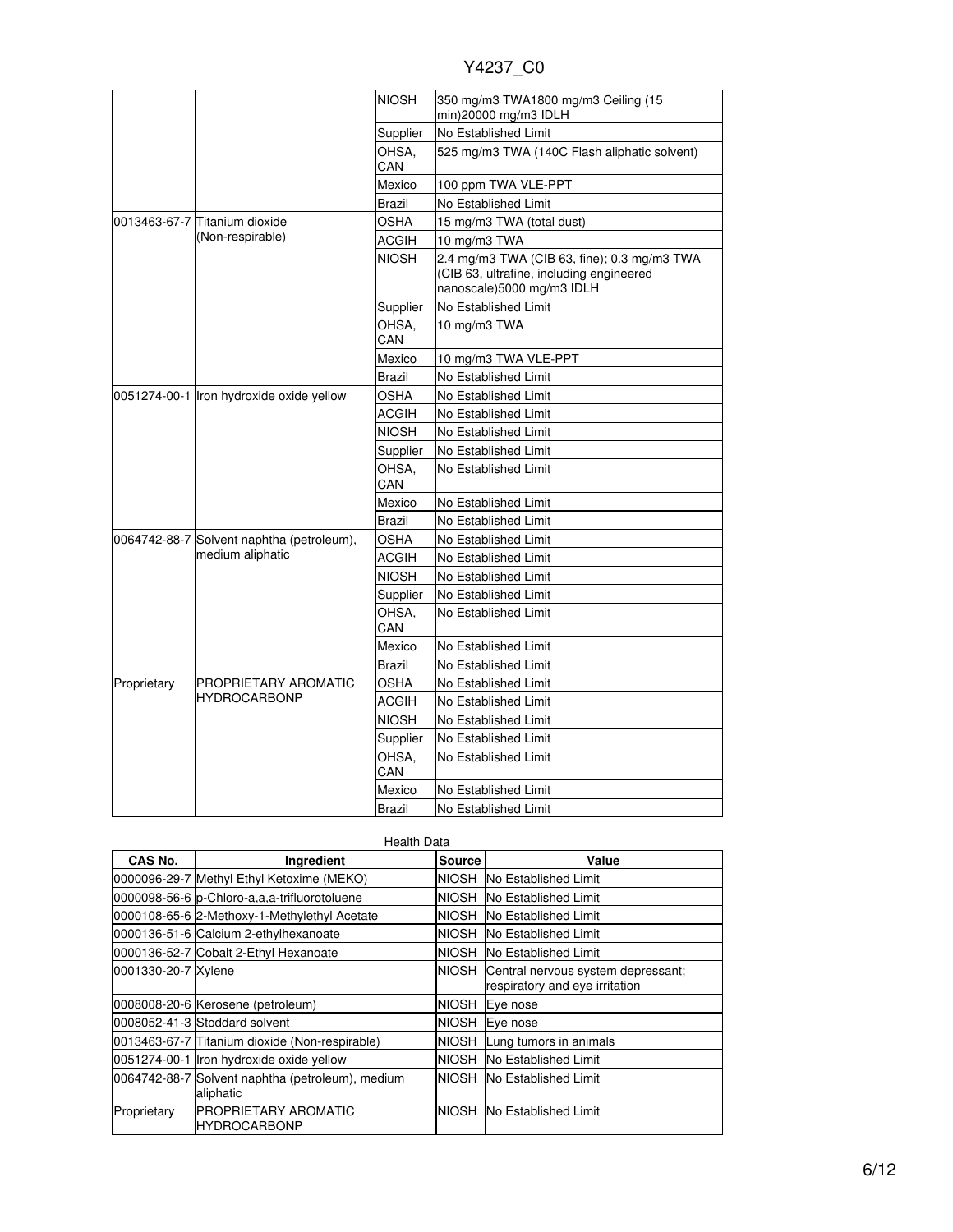|                     |                                                   |               | Carcinogen Data                                                        |
|---------------------|---------------------------------------------------|---------------|------------------------------------------------------------------------|
| CAS No.             | Ingredient                                        | <b>Source</b> | Value                                                                  |
|                     | 0000096-29-7 Methyl Ethyl Ketoxime<br>(MEKO)      | OSHA          | Select Carcinogen: No                                                  |
|                     |                                                   | <b>NTP</b>    | Known: No; Suspected: No                                               |
|                     |                                                   | IARC          | Group 1: No; Group 2a: No; Group 2b: No; Group<br>3: No; Group 4: No;  |
|                     | 0000098-56-6 p-Chloro-a,a,a-trifluorotoluene OSHA |               | Select Carcinogen: No                                                  |
|                     |                                                   | <b>NTP</b>    | Known: No; Suspected: No                                               |
|                     |                                                   | <b>IARC</b>   | Group 1: No; Group 2a: No; Group 2b: No; Group<br>3: No; Group 4: No;  |
|                     | 0000108-65-6 2-Methoxy-1-Methylethyl              | OSHA          | Select Carcinogen: No                                                  |
|                     | Acetate                                           | <b>NTP</b>    | Known: No; Suspected: No                                               |
|                     |                                                   | <b>IARC</b>   | Group 1: No; Group 2a: No; Group 2b: No; Group<br>3: No; Group 4: No;  |
|                     | 0000136-51-6 Calcium 2-ethylhexanoate             | <b>OSHA</b>   | Select Carcinogen: No                                                  |
|                     |                                                   | <b>NTP</b>    | Known: No; Suspected: No                                               |
|                     |                                                   | <b>IARC</b>   | Group 1: No; Group 2a: No; Group 2b: No; Group<br>3: No; Group 4: No;  |
|                     | 0000136-52-7 Cobalt 2-Ethyl Hexanoate             | OSHA          | Select Carcinogen: No                                                  |
|                     |                                                   | <b>NTP</b>    | Known: No; Suspected: No                                               |
|                     |                                                   | <b>IARC</b>   | Group 1: No; Group 2a: No; Group 2b: No; Group<br>3: No; Group 4: No;  |
| 0001330-20-7 Xylene |                                                   | OSHA          | Select Carcinogen: No                                                  |
|                     |                                                   | <b>NTP</b>    | Known: No; Suspected: No                                               |
|                     |                                                   | <b>IARC</b>   | Group 1: No; Group 2a: No; Group 2b: No; Group<br>3: Yes; Group 4: No; |
|                     | 0008008-20-6 Kerosene (petroleum)                 | OSHA          | Select Carcinogen: No                                                  |
|                     |                                                   | <b>NTP</b>    | Known: No; Suspected: No                                               |
|                     |                                                   | <b>IARC</b>   | Group 1: No; Group 2a: No; Group 2b: No; Group<br>3: No; Group 4: No;  |
|                     | 0008052-41-3 Stoddard solvent                     | OSHA          | Select Carcinogen: No                                                  |
|                     |                                                   | <b>NTP</b>    | Known: No; Suspected: No                                               |
|                     |                                                   | IARC          | Group 1: No; Group 2a: No; Group 2b: No; Group<br>3: No; Group 4: No;  |
|                     | 0013463-67-7 Titanium dioxide<br>(Non-respirable) | OSHA          | Select Carcinogen: Yes                                                 |
|                     |                                                   | <b>NTP</b>    | Known: No; Suspected: No                                               |
|                     |                                                   | <b>IARC</b>   | Group 1: No; Group 2a: No; Group 2b: Yes; Group<br>3: No; Group 4: No; |
|                     | 0051274-00-1 Iron hydroxide oxide yellow          | OSHA          | Select Carcinogen: No                                                  |
|                     |                                                   | <b>NTP</b>    | Known: No: Suspected: No                                               |
|                     |                                                   | <b>IARC</b>   | Group 1: No; Group 2a: No; Group 2b: No; Group<br>3: No; Group 4: No;  |
|                     | 0064742-88-7 Solvent naphtha (petroleum),         | <b>OSHA</b>   | Select Carcinogen: No                                                  |
|                     | medium aliphatic                                  | <b>NTP</b>    | Known: No; Suspected: No                                               |
|                     |                                                   | <b>IARC</b>   | Group 1: No; Group 2a: No; Group 2b: No; Group<br>3: No; Group 4: No;  |
| Proprietary         | PROPRIETARY AROMATIC                              | <b>OSHA</b>   | Select Carcinogen: No                                                  |
|                     | HYDROCARBONP                                      | <b>NTP</b>    | Known: No; Suspected: No                                               |
|                     |                                                   | <b>IARC</b>   | Group 1: No; Group 2a: No; Group 2b: No; Group<br>3: No; Group 4: No;  |

### 8.2. Exposure controls

Respiratory Select equipment to provide protection from the ingredients listed in Section 3 of this document. Ensure fresh air entry during application and drying. If you experience eye watering, headache or dizziness or if air monitoring demonstrates dust, vapor, or mist levels are above applicable limits, wear an appropriate, properly fitted respirator (NIOSH approved) during and after application. Follow respirator manufacturer's directions for respirator use. FOR USERS OF 3M RESPIRATORY PROTECTION ONLY: For information and assistance on 3M occupational health and safety products, call OH&ESD Technical Service toll free in U.S.A. 1-800-243-4630, in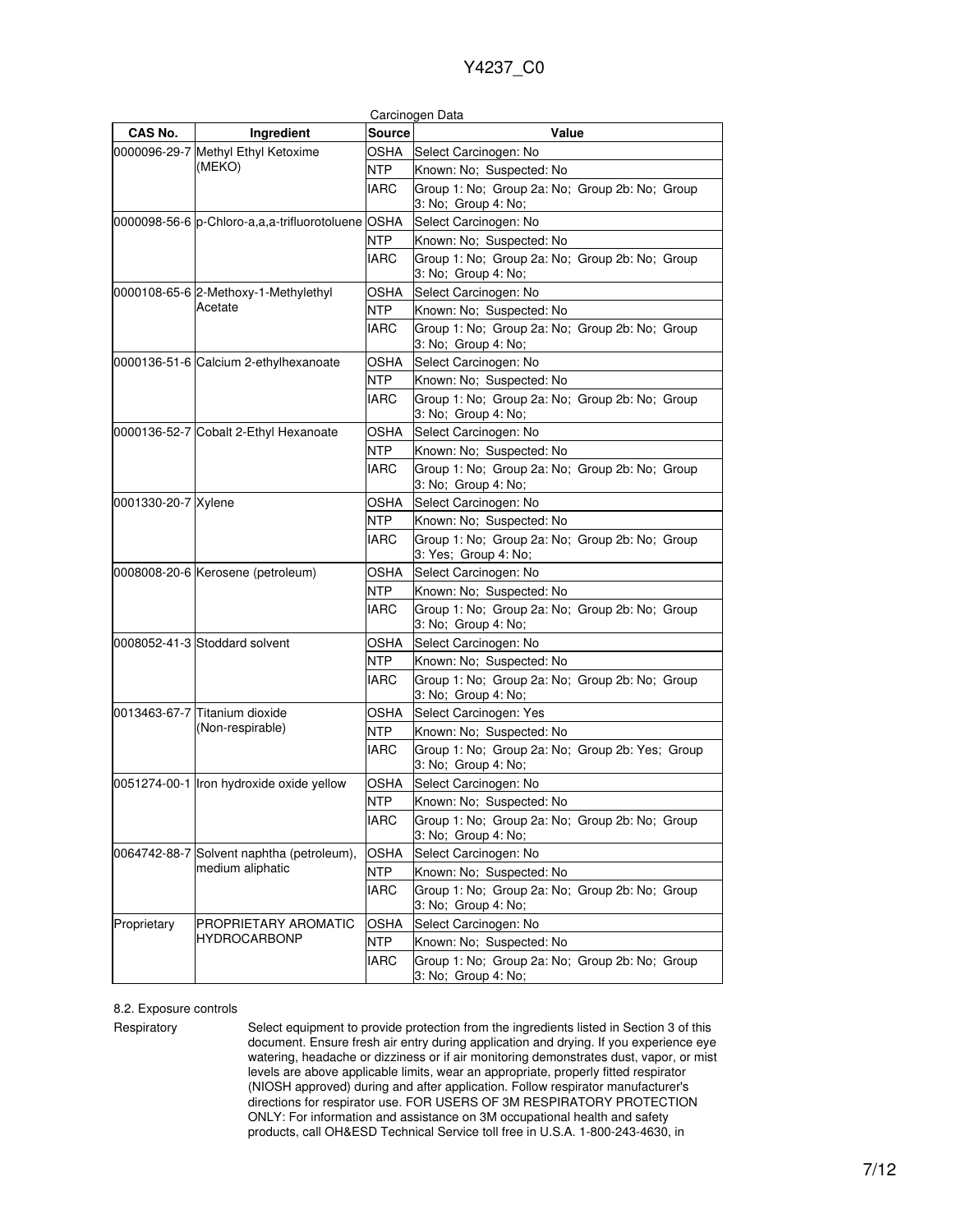٦

|                             | Canada call 1-800-267-4414. Please do not contact these numbers regarding other<br>manufacturer's respiratory protection products. 3M does not endorse the accuracy of<br>the information contained in this Material Safety Data Sheet.                                                                                                                                                                                                                                     |
|-----------------------------|-----------------------------------------------------------------------------------------------------------------------------------------------------------------------------------------------------------------------------------------------------------------------------------------------------------------------------------------------------------------------------------------------------------------------------------------------------------------------------|
| Eyes                        | Avoid contact with eyes. Safety eyewear complying with an approved standard<br>should be used when a risk assessment indicates this is necessary to avoid exposure<br>to liquid splashes, mists, gases or dusts. If contact is possible, the following<br>protection should be worn, unless the assessment indicates a higher degree of<br>protection: chemical splash goggles.                                                                                             |
| Skin                        | Chemical-resistant, impervious gloves complying with an approved standard should<br>be worn at all times when handling chemical products. When there is a risk of ignition<br>from static electricity, wear antistatic protective clothing and footwear. Any additional<br>personal protective equipment or measures should be selected based on the risk<br>assessment of the task being performed and should be approved by a specialist<br>before handling this product. |
| <b>Engineering Controls</b> | Depending on the site-specific conditions of use, provide adequate ventilation.                                                                                                                                                                                                                                                                                                                                                                                             |
| <b>Other Work Practices</b> | Emergency eye wash fountains and safety showers should be available in the<br>immediate vicinity of any potential exposure. Use good personal hygiene practices.<br>Wash hands before eating, drinking, using toilet facilities, etc. Promptly remove soiled<br>clothing and wash clothing thoroughly before reuse. Shower after work using plenty of<br>soap and water.                                                                                                    |

| 9. Physical and chemical properties                |                                                                               |  |  |
|----------------------------------------------------|-------------------------------------------------------------------------------|--|--|
|                                                    |                                                                               |  |  |
| Appearance                                         | <b>Coloured Liquid</b>                                                        |  |  |
| Odor threshold                                     | Not Measured                                                                  |  |  |
| рH                                                 | No Established Limit                                                          |  |  |
| Melting point / freezing point                     | Not Measured                                                                  |  |  |
| Initial boiling point and boiling range            | 130 (°C) 266 (°F)                                                             |  |  |
| Flash Point                                        | 43 (°C) 109 (°F)                                                              |  |  |
| Evaporation rate (Ether = $1$ )                    | Not Measured                                                                  |  |  |
| Flammability (solid, gas)                          | Not Applicable                                                                |  |  |
| Upper/lower flammability or explosive<br>limits    | 5. :Lower Explosive Limit                                                     |  |  |
|                                                    | Upper Explosive Limit: No Established Limit                                   |  |  |
| vapor pressure (Pa)                                | Not Measured                                                                  |  |  |
| Vapor Density                                      | Heavier than air                                                              |  |  |
| <b>Specific Gravity</b>                            | 1.08                                                                          |  |  |
| Solubility in Water                                | Not Measured                                                                  |  |  |
| Partition coefficient n-octanol/water (Log<br>Kow) | Not Measured                                                                  |  |  |
| Auto-ignition temperature                          | Not Measured                                                                  |  |  |
| Decomposition temperature                          | Not Measured                                                                  |  |  |
| Viscosity (cSt)                                    | No Established Limit Not Measured                                             |  |  |
| VOC <sub>%</sub>                                   | Refer to the Technical Data Sheet or label where information is<br>available. |  |  |
| VOHAP content (gm/litre of paint)                  | 36.01<br>(as supplied)                                                        |  |  |
| VOHAP content (gm/litre of Solid Coating)          | 20.85 (as supplied)                                                           |  |  |

10. Stability and reactivity

10.1. Reactivity No data available 10.2. Chemical stability This product is stable and hazardous polymerization will not occur. Not sensitive to mechanical impact. Excessive heat and fumes generation can occur if improperly handled. 10.3. Possibility of hazardous reactions No data available 10.4. Conditions to avoid No data available

10.5. Incompatible materials

Г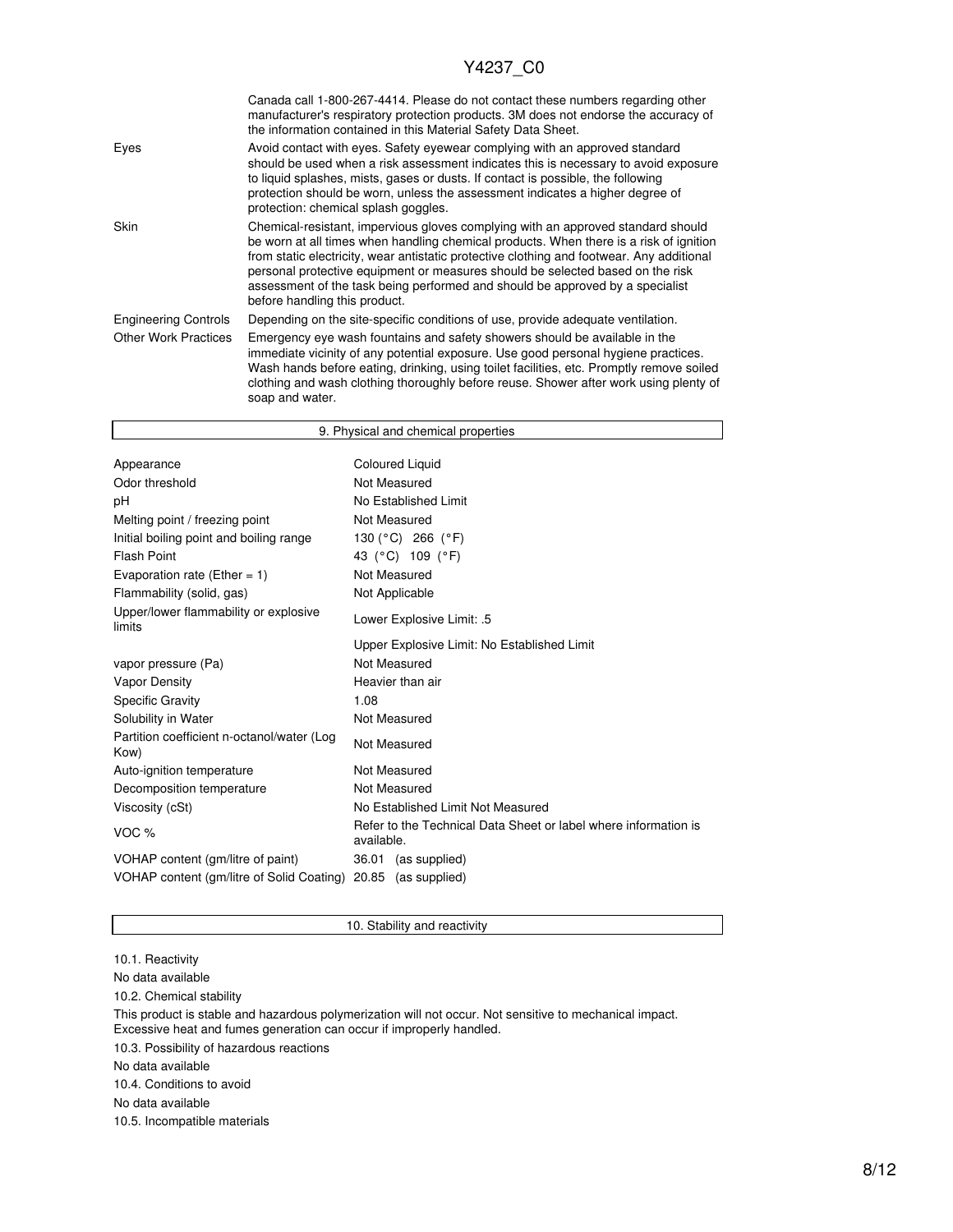Strong oxidizing agents. 10.6. Hazardous decomposition products No data available

11. Toxicological information

Acute toxicity

NOTICE: Reports have associated repeated and prolonged occupational overexposure to solvents with permanent brain and nervous system damage. Intentional misuse by deliberately concentrating and inhaling the contents may be harmful or fatal.

| Ingredient                                                      | Oral LD50,<br>mg/kg                  | Skin LD50,<br>mg/kg                    | <b>Inhalation</b><br>Vapor LC50,<br>mg/L/4hr | <b>Inhalation</b><br>Dust/Mist LC50,<br>mg/L/4hr |
|-----------------------------------------------------------------|--------------------------------------|----------------------------------------|----------------------------------------------|--------------------------------------------------|
| Solvent naphtha (petroleum), medium<br>aliphatic - (64742-88-7) | 6,000.00, Rat -<br>Category: NA      | 3,000.00,<br>Rabbit -<br>Category: 5   | No data<br>available                         | No data available                                |
| Titanium dioxide (Non-respirable) -<br>$(13463 - 67 - 7)$       | 5,001.00,<br>Mouse -<br>Category: NA | 10.000.00.<br>Rabbit -<br>Category: NA | No data<br>available                         | 6.82, Rat -<br>Category: NA                      |
| p-Chloro-a,a,a-trifluorotoluene - (98-56-6)                     | 13,000.00, Rat<br>- Category: NA     | No data<br>available                   | 33.00, Rat -<br>Category: NA                 | No data available                                |
| Stoddard solvent - (8052-41-3)                                  | 5,001.00, Rat -<br>Category: NA      | No data<br>available                   | No data<br>available                         | 5.50, Rat -<br>Category: NA                      |
| Iron hydroxide oxide yellow - (51274-00-1)                      | 5,000.00, Rat -<br>Category: 5       | No data<br>available                   | No data<br>available                         | No data available                                |
| 2-Methoxy-1-Methylethyl Acetate -<br>$(108-65-6)$               | 6,190.00, Rat -<br>Category: NA      | 2,001.00,<br>Rabbit -<br>Category: 5   | No data<br>available                         | No data available                                |
| Xylene - (1330-20-7)                                            | 4,299.00, Rat -<br>Category: 5       | 1,548.00,<br>Rabbit -<br>Category: 4   | No data<br>available                         | 20.00, Rat -<br>Category: NA                     |
| PROPRIETARY AROMATIC<br>HYDROCARBONP - (Proprietary)            | No data<br>available                 | No data<br>available                   | No data<br>available                         | No data available                                |
| Kerosene (petroleum) - (8008-20-6)                              | 5,001.00, Rat -<br>Category: NA      | 2,001.00,<br>Rabbit -<br>Category: 5   | No data<br>available                         | No data available                                |
| Calcium 2-ethylhexanoate - (136-51-6)                           | No data<br>available                 | No data<br>available                   | No data<br>available                         | No data available                                |
| Methyl Ethyl Ketoxime (MEKO) - (96-29-7)                        | 2,236.00, Rat -<br>Category: 5       | 1,001.00,<br>Rabbit -<br>Category: 4   | No data<br>available                         | No data available                                |
| Cobalt 2-Ethyl Hexanoate - (136-52-7)                           | 1,220.00,<br>Rabbit -<br>Category: 4 | 5.000.00. Rat -<br>Category: 5         | No data<br>available                         | No data available                                |

| Item                                                           | Category              | Hazard                                                                        |
|----------------------------------------------------------------|-----------------------|-------------------------------------------------------------------------------|
| Acute Toxicity (mouth)                                         | Not Classified        | Not Applicable                                                                |
| Acute Toxicity (skin)                                          | <b>Not Classified</b> | Not Applicable                                                                |
| Acute Toxicity (inhalation)                                    | Not Classified        | Not Applicable                                                                |
| <b>ISkin corrosion/irritation</b>                              |                       | Causes skin irritation.                                                       |
| Eye damage/irritation                                          | <b>Not Classified</b> | Not Applicable                                                                |
| Sensitization (respiratory)                                    |                       | May cause allergy or asthma symptoms of<br>breathing difficulties if inhaled. |
| Sensitization (skin)                                           |                       | May cause an allergic skin reaction.                                          |
| Germ toxicity                                                  | <b>Not Classified</b> | Not Applicable                                                                |
| Carcinogenicity                                                |                       | Suspected of causing cancer.                                                  |
| Reproductive Toxicity                                          | <b>Not Classified</b> | Not Applicable                                                                |
| Specific target organ systemic<br>Toxicity (repeated exposure) |                       | Causes damage to organs through prolonged or<br>repeated exposure.            |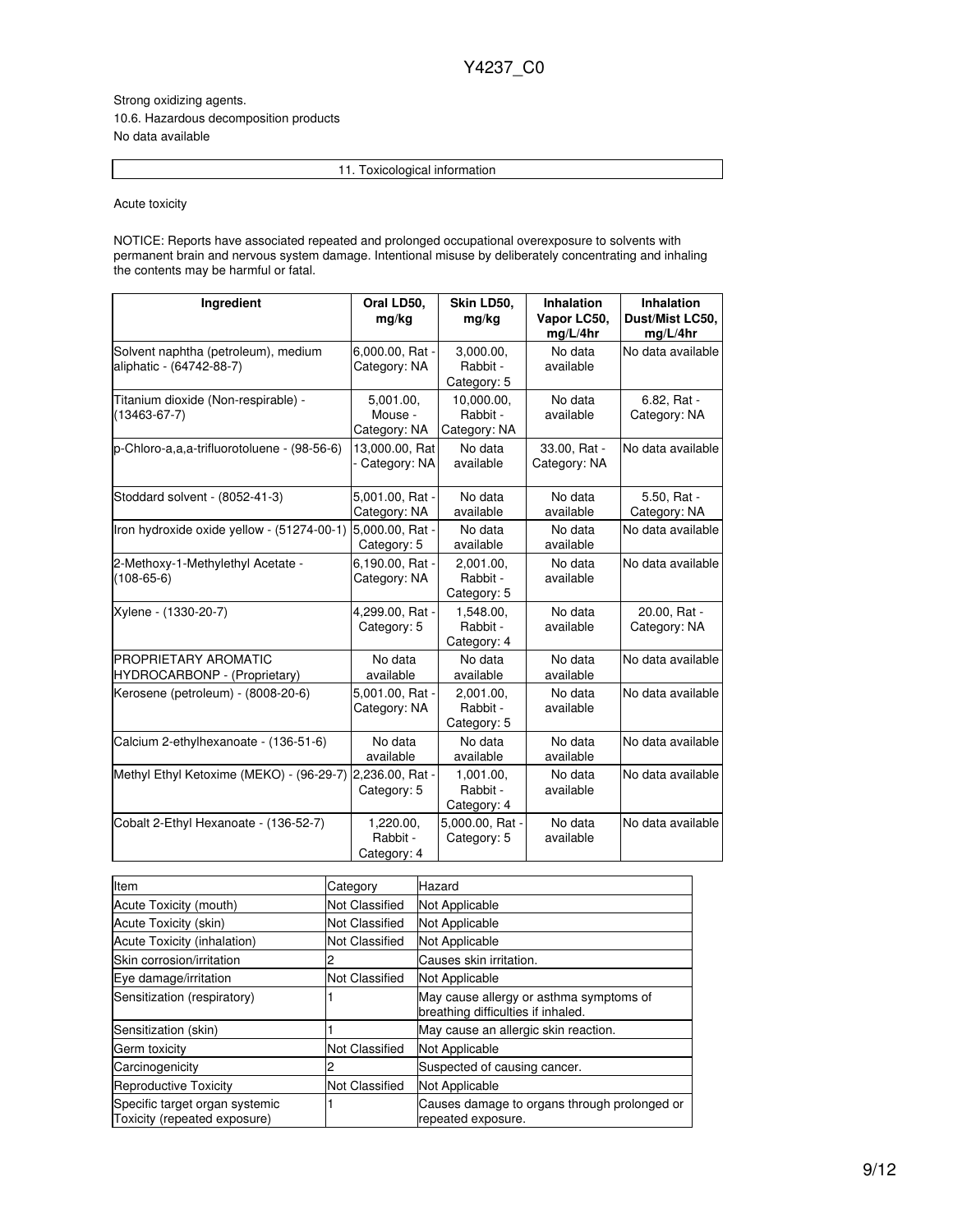Aspiration hazard **Not Classified** Not Applicable

12. Ecological information

12.1. Toxicity

No additional information provided for this product. See Section 3 for chemical specific data.

Aquatic Ecotoxicity

| Ingredient                                                               | 96 hr LC50 fish,<br>mg/l       | 48 hr EC50 crustacea,<br>mg/l | ErC50 algae,<br>mg/l                                |
|--------------------------------------------------------------------------|--------------------------------|-------------------------------|-----------------------------------------------------|
| Solvent naphtha (petroleum),<br>medium aliphatic -<br>$(64742 - 88 - 7)$ | 800.00, Pimephales<br>promelas | 100.00, Daphnia<br>magna      | 450.00 (96 hr), Selenastrum<br>capricornutum        |
| Titanium dioxide<br>(Non-respirable) -<br>$(13463 - 67 - 7)$             | 294.00, Oryzias<br>latipes     | 501.00, Daphnia<br>magna      | 51.00 (72 hr), Pseudokirchnerella<br>subcapitata    |
| p-Chloro-a,a,a-trifluorotoluene<br>$(98-56-6)$                           | 11.50, Lepomis<br>macrochirus  | 3.68, Daphnia magna           | Not Available                                       |
| Stoddard solvent -<br>$(8052 - 41 - 3)$                                  | Not Available                  | Not Available                 | Not Available                                       |
| Iron hydroxide oxide yellow -<br>$(51274 - 00 - 1)$                      | 1,000.00, Leuciscus<br>idus    | Not Available                 | Not Available                                       |
| 2-Methoxy-1-Methylethyl<br>Acetate - (108-65-6)                          | 100.00, Oncorhynchus<br>mykiss | 501.00, Daphnia<br>magna      | 1,001.00 (96 hr), Pseudokirchnerella<br>subcapitata |
| Xylene - (1330-20-7)                                                     | 3.30, Oncorhynchus<br>mykiss   | 8.50, Palaemonetes<br>pugio   | 100.00 (72 hr), Chlorococcales                      |
| <b>IPROPRIETARY AROMATIC</b><br><b>HYDROCARBONP -</b><br>(Proprietary)   | Not Available                  | Not Available                 | $0.00$ (hr),                                        |
| Kerosene (petroleum) -<br>$(8008 - 20 - 6)$                              | Not Available                  | Not Available                 | Not Available                                       |
| Calcium 2-ethylhexanoate -<br>$(136-51-6)$                               | Not Available                  | Not Available                 | Not Available                                       |
| Methyl Ethyl Ketoxime<br>(MEKO) - (96-29-7)                              | 320.00, Leuciscus<br>idus      | 500.00, Daphnia<br>magna      | 83.00 (72 hr), Scenedesmus<br>subspicatus           |
| Cobalt 2-Ethyl Hexanoate -<br>$(136-52-7)$                               | Not Available                  | Not Available                 | Not Available                                       |

12.2. Persistence and degradability

No data available

12.3. Bioaccumulative potential

Not Measured

12.4. Mobility in soil

No data available

12.5. Results of PBT and vPvB assessment

This product contains no PBT/vPvB chemicals.

12.6. Other adverse effects

No data available

13. Disposal considerations

13.1. Waste treatment methods

Do not allow spills to enter drains or watercourses.

Dispose of in accordance with local, state and federal regulations. (Also reference RCRA information in Section 15 if listed).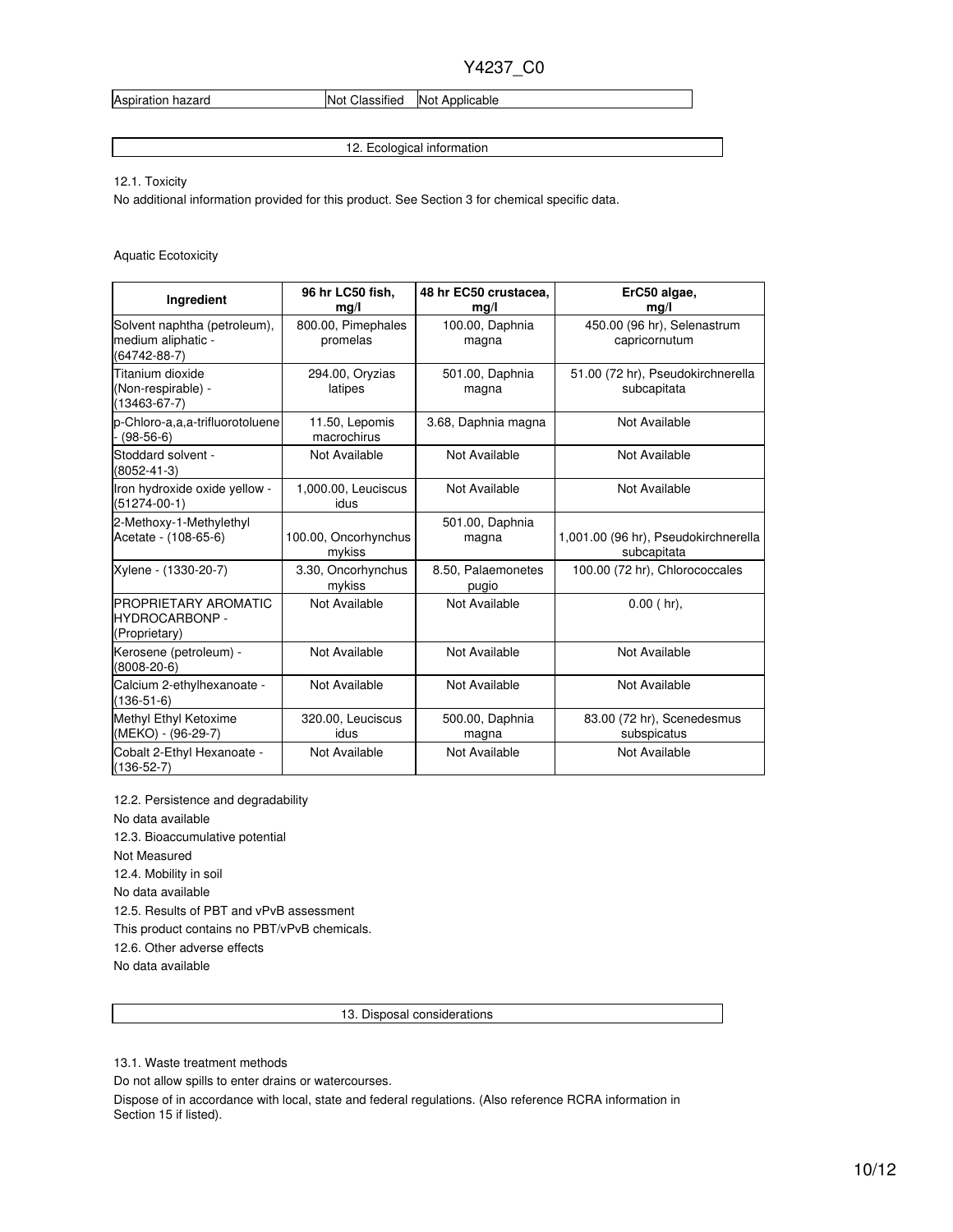14. Transport information

| 14.1. UN number                                                               |                                       | <b>UN 1263</b>             |                                                                                      |                                 |  |  |  |
|-------------------------------------------------------------------------------|---------------------------------------|----------------------------|--------------------------------------------------------------------------------------|---------------------------------|--|--|--|
| 14.2. UN proper shipping name                                                 |                                       | <b>PAINT</b>               |                                                                                      |                                 |  |  |  |
| 14.3. Transport hazard class(es)                                              |                                       |                            |                                                                                      |                                 |  |  |  |
| DOT (Domestic Surface Transportation)                                         |                                       |                            | IMO / IMDG (Ocean Transportation)                                                    |                                 |  |  |  |
| Proper Shipping                                                               | <b>PAINT</b>                          |                            | <b>IMDG Proper</b>                                                                   | <b>PAINT</b>                    |  |  |  |
| Name                                                                          |                                       |                            | Shipping Name                                                                        |                                 |  |  |  |
| <b>Hazard Class</b>                                                           | 3 - Flammable                         |                            | <b>IMDG Hazard Class</b><br>Sub Class                                                | 3 - Flammable<br>Not applicable |  |  |  |
| UN / NA Number                                                                | UN 1263                               |                            |                                                                                      |                                 |  |  |  |
| Packing Group                                                                 | Ш                                     |                            | <b>IMDG Packing Group</b>                                                            | Ш                               |  |  |  |
| CERCLA/DOT RQ                                                                 | 729 gal. / 6569 lbs.                  |                            | <b>System Reference</b>                                                              | 181                             |  |  |  |
|                                                                               |                                       |                            | Code                                                                                 |                                 |  |  |  |
| 14.4. Packing group                                                           | Ш                                     |                            |                                                                                      |                                 |  |  |  |
| 14.5. Environmental hazards                                                   |                                       |                            |                                                                                      |                                 |  |  |  |
| <b>IMDG</b><br>Marine Pollutant: No                                           |                                       |                            |                                                                                      |                                 |  |  |  |
|                                                                               |                                       |                            |                                                                                      |                                 |  |  |  |
| 14.6. Special precautions for user                                            |                                       |                            |                                                                                      |                                 |  |  |  |
| Not Applicable                                                                |                                       |                            |                                                                                      |                                 |  |  |  |
| 14.7. Transport in bulk according to Annex II of MARPOL73/78 and the IBC Code |                                       |                            |                                                                                      |                                 |  |  |  |
| Not Applicable                                                                |                                       |                            |                                                                                      |                                 |  |  |  |
|                                                                               |                                       | 15. Regulatory information |                                                                                      |                                 |  |  |  |
|                                                                               |                                       |                            |                                                                                      |                                 |  |  |  |
| <b>Regulatory Overview</b>                                                    |                                       |                            | The regulatory data in Section 15 is not intended to be all-inclusive, only selected |                                 |  |  |  |
|                                                                               |                                       |                            | regulations are represented. All ingredients of this product are listed on the TSCA  |                                 |  |  |  |
|                                                                               | Inventory.                            |                            | (Toxic Substance Control Act) Inventory or are not required to be listed on the TSCA |                                 |  |  |  |
| <b>WHMIS Classification</b>                                                   | <b>B3 D2A</b>                         |                            |                                                                                      |                                 |  |  |  |
|                                                                               |                                       |                            |                                                                                      |                                 |  |  |  |
| DOT Marine Pollutants (10%):<br>(No Product Ingredients Listed)               |                                       |                            |                                                                                      |                                 |  |  |  |
| DOT Severe Marine Pollutants (1%):                                            |                                       |                            |                                                                                      |                                 |  |  |  |
| (No Product Ingredients Listed)                                               |                                       |                            |                                                                                      |                                 |  |  |  |
| EPCRA 311/312 Chemicals and RQs (>.1%):                                       |                                       |                            |                                                                                      |                                 |  |  |  |
| Ethyl Benzene                                                                 | $(1000$ lb final RQ; 454 kg final RQ) |                            |                                                                                      |                                 |  |  |  |
| Xylene                                                                        | $(100$ lb final RQ; 45.4 kg final RQ) |                            |                                                                                      |                                 |  |  |  |
| EPCRA 302 Extremely Hazardous (>.1%) :<br>(No Product Ingredients Listed)     |                                       |                            |                                                                                      |                                 |  |  |  |
|                                                                               |                                       |                            | EPCRA 313 Toxic Chemicals (>.1%) :                                                   |                                 |  |  |  |
|                                                                               |                                       |                            |                                                                                      |                                 |  |  |  |
| <b>Ethyl Benzene</b>                                                          |                                       |                            |                                                                                      |                                 |  |  |  |
| Xylene                                                                        |                                       |                            |                                                                                      |                                 |  |  |  |
| Mass RTK Substances (>1%):                                                    |                                       |                            |                                                                                      |                                 |  |  |  |
| Kerosene (petroleum)                                                          |                                       |                            |                                                                                      |                                 |  |  |  |
| Stoddard solvent                                                              |                                       |                            |                                                                                      |                                 |  |  |  |
| Titanium dioxide (Non-respirable)                                             |                                       |                            |                                                                                      |                                 |  |  |  |
| Xylene                                                                        |                                       |                            |                                                                                      |                                 |  |  |  |
| Penn RTK Substances (>1%):                                                    |                                       |                            |                                                                                      |                                 |  |  |  |
| Kerosene (petroleum)                                                          |                                       |                            |                                                                                      |                                 |  |  |  |
| Stoddard solvent                                                              |                                       |                            |                                                                                      |                                 |  |  |  |
| Titanium dioxide (Non-respirable)                                             |                                       |                            |                                                                                      |                                 |  |  |  |
| Xylene                                                                        |                                       |                            |                                                                                      |                                 |  |  |  |
| Penn Special Hazardous Substances (>.01%) :<br>Carbon black                   |                                       |                            |                                                                                      |                                 |  |  |  |